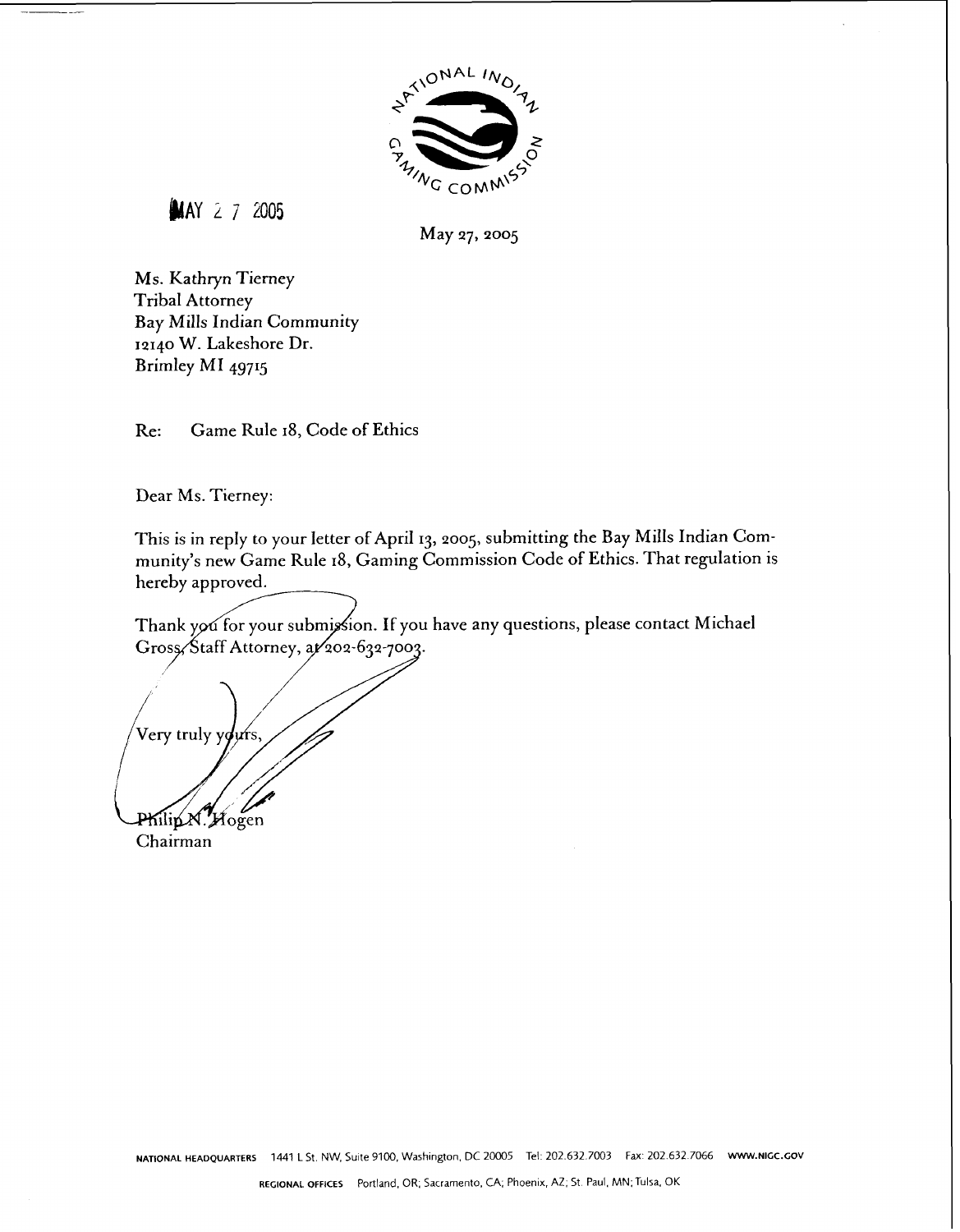#### **BAY MILLS INDIAN COMMUNITY**

#### *GAMING COMMISSION RULES*

#### **RULE 78: CODE OF ETHICS**

**The attached Code of Ethics is hereby enacted as a regulation of the Bay Mills Indian Community Gaming Commission.** 

#### **CERTIFICATION**

This is to certify that the above Gaming Commission Rule #18 has been reviewed and approved at a meeting of the Bay Mills Executive Council held at Bay Mills, Michigan, on the 11th day of April, 2005, with a vote of  $\frac{3}{\cdot}$  in favor,  $\frac{0}{\cdot}$ opposed, **I** absent, and **I** abstaining. The President must abstain exce the event of  $\overline{a}$  tie.

Gregory A. Parker, Secretary

Bay Mills Executive Council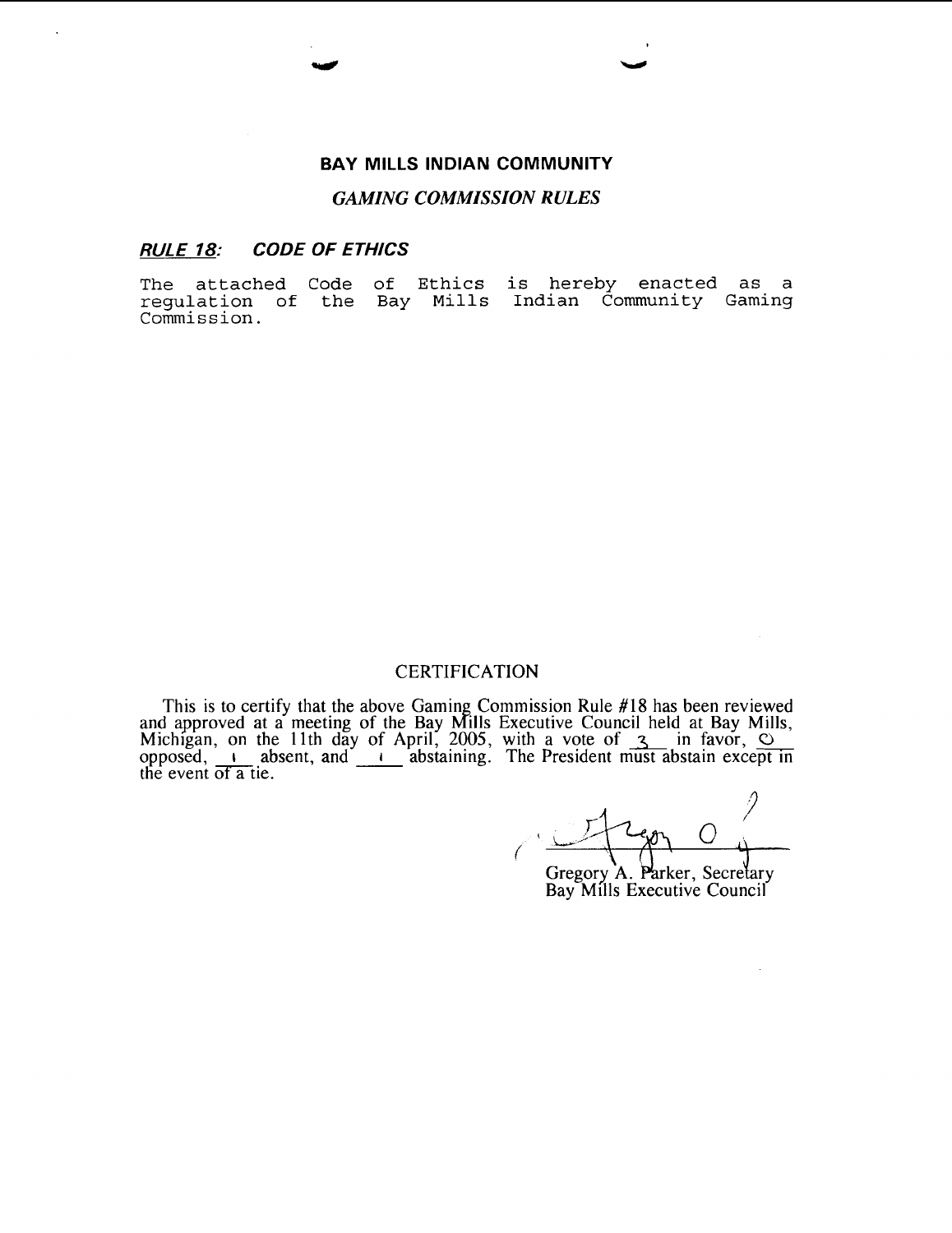# **BAY MILLS GAMING COMMISSION CODE OF ETHICS**

#### **I. Statement Of Policy**

In the discharge of its powers, duties and responsibilities, the Bay Mills Gaming Commission conducts its business consistent with high ethical standards. Commissioners and employees are expected to perform their duties with undivided loyalty and in such a manner as to promote and preserve public trust and confidence. Commissioners and employees shall avoid all situations where opportunity for personal or financial gain could influence their decisions in giving favored treatment to any organization or person. They shall also avoid circumstances and conduct which might appear questionable to the general public, even if such circumstances or conduct do not constitute actual wrongdoing or present an actual conflict of interest.

In order to promote public confidence in the integrity and impartiality of the Commission, Commissioners and employees shall respect and comply with the law and establish, maintain and enforce high standards of conduct.

This Code of Ethics shall apply to members of the commission and to all employees of the commission except as herein specifically provided.

#### **11. Applicable Standards Of Conduct**

Commissioners and employees are governed by ethical standards set forth in the Bay Mills Indian Community Gaming Ordinance, Commission rules and this Code of Ethics. As employees of the Bay Mills Indian Community, Commission employees are also governed by ethical standards set forth in the Bay Mills Indian Community Personnel Policies and the rules of the Executive Council. It is the responsibility of each Commissioner and employee to comply with all applicable statutory and regulatory provisions and any amendments thereto, whether or not such provisions and amendments are included in this Code of Ethics.

It is the continuing duty of each Commissioner and employee to review and assess his or her conduct in light of this Code of Ethics.

### **111. Restrictions Applicable to Commissioners and Employees**

#### A. Outside Employment

- 1. No Commissioner shall be employed, retained or receive any remuneration for services rendered to a casino licensee or applicant or to a Commission-licensed vendor or applicant. A Commissioner may be employed, retained or engaged by a non-licensed vendor of goods and services provided that the Commissioner complies with all other tribal laws and policies and that such employment does not present a real or apparent conflict of interest.
- 2. No Commission employee shall be employed, retained or receive any remuneration for services rendered to a casino licensee or applicant. A Commission employee may be employed, retained or engaged by a non-licensed vendor, provided that the employee complies with all other requirements outlined in the Gaming Ordinance, Commission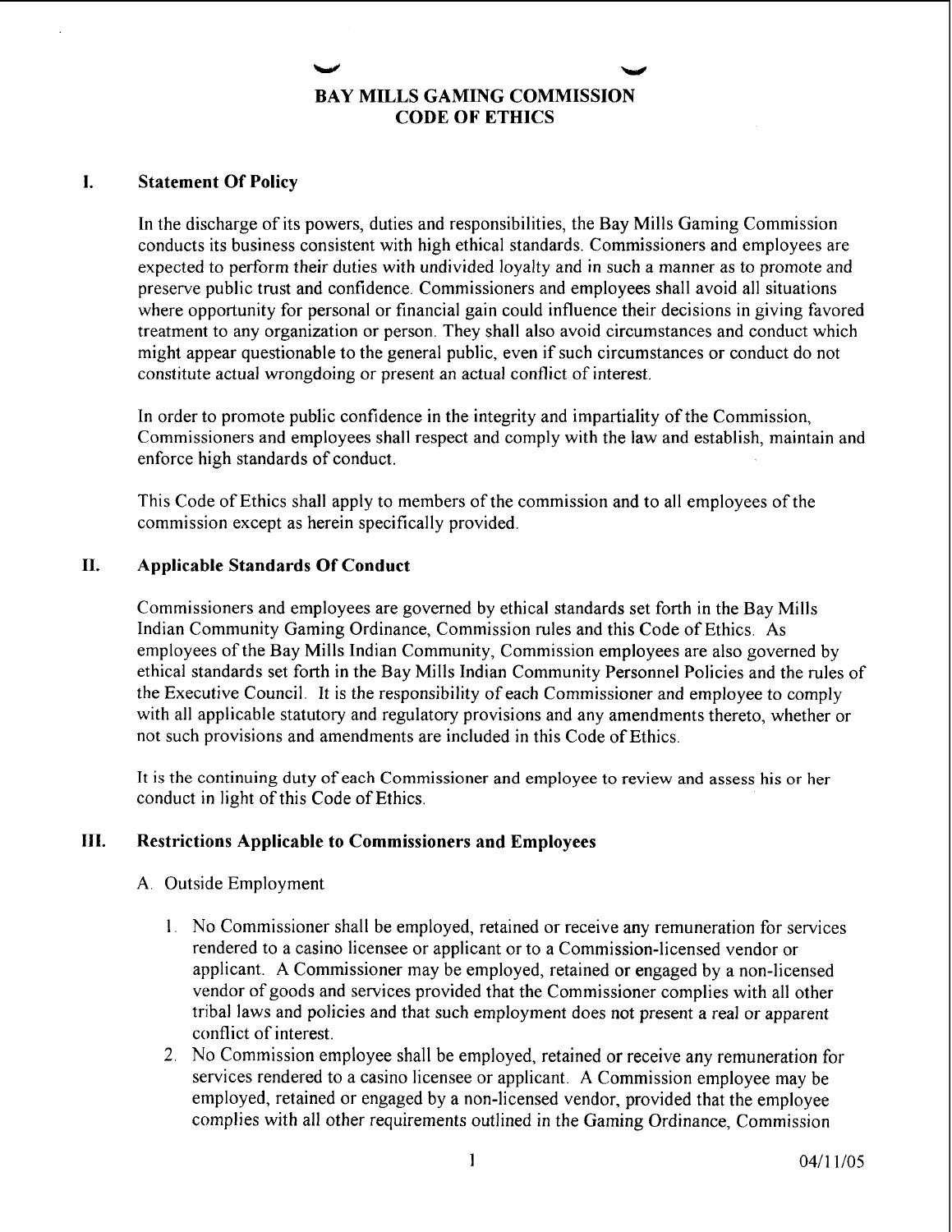**Ir\* u**  Rules, and the Bay Mills Personnel Policies and Procedures. The employee shall, in advance of accepting any outside employment or business responsibilities, receive approval from the Commission of the prospective activity.

- B. Representation. A Commissioner or employee shall not represent, appear for or negotiate on behalf of any licensee, registrant or applicant.
- C. Outside Activities
	- 1. A Commissioner or employee shall not permit the use of his or her official title for the purpose of hndraising for a private organization.
	- 2. A Commissioner or employee may speak, write, lecture or participate in other activities concerning the casino industry, if in so doing the Commissioner or employee does not cast doubt on his or her ability to decide impartially any matter which may come before the Commission, and provided that the Commissioner or employee does not accept compensation or honoraria for any such activity.
	- **3.** A Commissioner or employee shall not accept compensation for published works created as part of his or her official duties on tribal time using tribal resources.
	- 4. A Commissioner or employee may participate in any civic or charitable activities that do not interfere with his or her independence of judgment in carrying out oficial duties.
- D. Gaming Prohibited. No Commissioner or employee shall be permitted to gamble in any establishment licensed by the Commission except in the course of his or her duties and with the prior written approval of the Commission.

### IV. Prohibited Conduct

Commissioners or employee shall not:

- A. Knowingly act in any way that might reasonably be expected to create an impression among the public that he or she may be engaged in conduct that violates his or her trust as a Commissioner or employee;
- **B** Use or attempt to use his or her official position to obtain unwarranted privileges or advantages for himself or herself or others;
- C. Act in his or her official capacity in any matter in which the member or employee or any spouse, parent, step-parent, child, step-child, sibling or other immediate family (as defined by Bay Mills Gaming Ordinance) has a direct or indirect financial interest that might reasonably be expected to impair his or her objectivity or independence of judgment;
- D. Act in his or her official capacity in any matter concerning a licensee or applicant who is the spouse, parent, step-parent, child, step-child, sibling or other immediate family (as defined by Bay Mills Gaming Ordinance) when the fact of the employment might reasonably be expected to impair his or her objectivity and independence of judgment;
- E. Willhlly disclose, directly or indirectly, without the prior authorization of the Commission, any confidential information concerning the affairs of the Commission not generally known or legally available to the public;
- F. Use or permit the use of any confidential information, which he or she receives or to which he or she has access by virtue of his or her official duties;
- G. Directly or indirectly accept any gift, favor, service, employment, offer of employment or other thing of value under circumstances from which it might be reasonably inferred that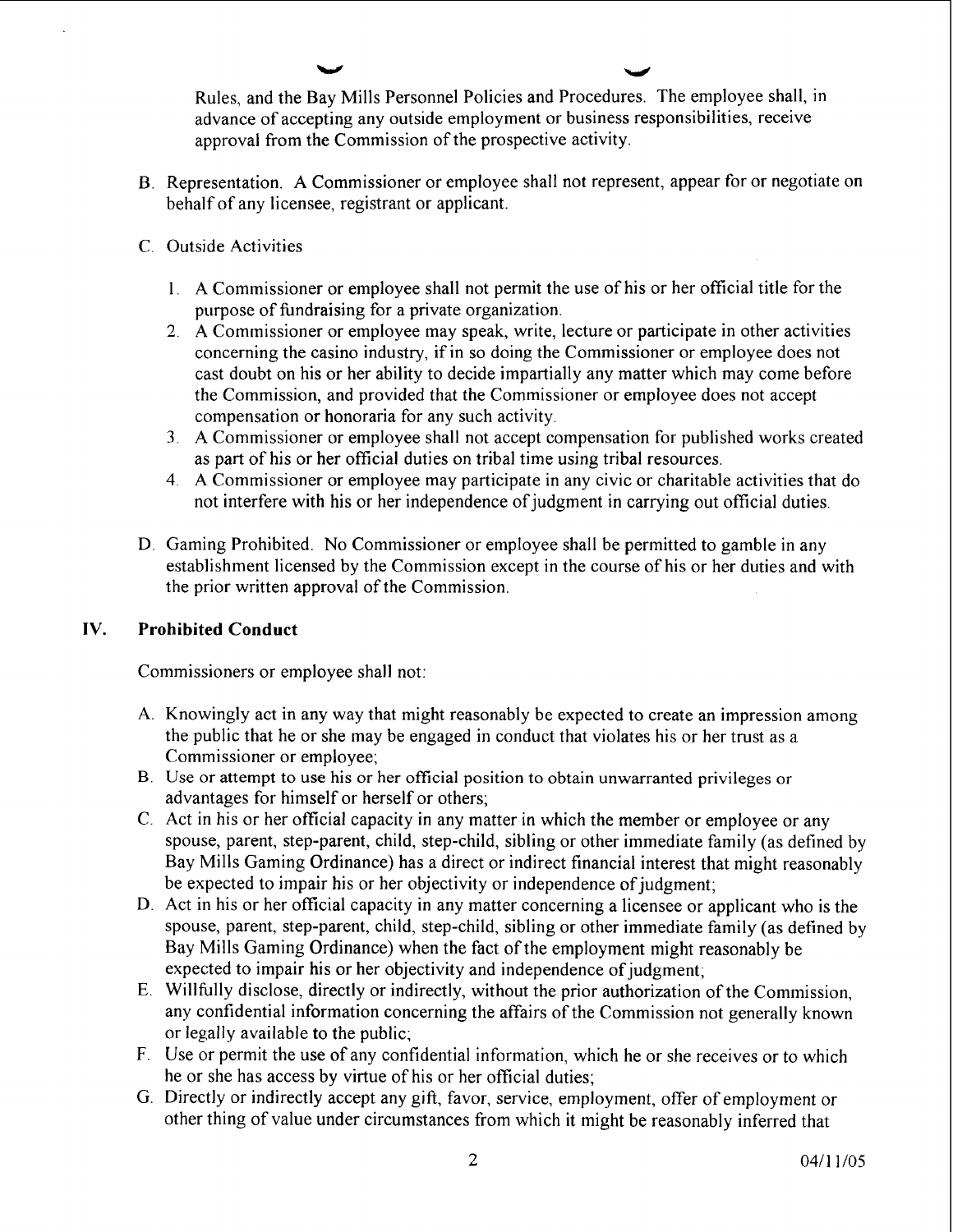**u u**  such gift, service or other thing of value was given or offered for the purpose of influencing the member or employee in the discharge of his or her official duties;

- H. Solicit or accept, directly or indirectly, any complimentary service or discount from any casino licensee or applicant which he or she knows or has reason to know is other than a service or discount that is offered to the general public in like circumstances;
- I. Testify as a character witness before the Commission; and
- J. Lend the prestige of their office to advance the private interests of others, nor convey or permit others to convey the impression that they are in a special position of influence.

# **V. General Duties and Obligations of Commissioners and Employees**

It is the duty of each Commissioner and employee:

- A. To refrain at all times from any criminal conduct, and to cooperate with law enforcement officers in the proper performance of their official duties;
- B. To appear and testify upon matters directly related to the conduct of his or her office, position or employment before any tribal state or federal court. Any Commissioner or employee who fails or refuses to appear and testify, after having been informed of his or her duty to appear and testify shall be subject to removal from his or her office, position or employment.
- C. To uphold the integrity and independence of the Commission; to perform the duties of their office impartially and diligently; and to be patient, dignified and courteous to those individuals with whom they deal in their official capacity.
- D. To require Commission staff to comply with this Code of Ethics;
- E. To exercise the power of appointment only on the basis of merit, and to allow only such compensation as is fair value for the services rendered.

# **VI Duties Concerning Pending Proceedings**

- A. A Commissioner or employee shall disqualify himself or herself in a proceeding or investigation in which his or her impartiality may reasonably be questioned, including but not limited to instances where he or she has a personal bias or prejudice concerning a party or personal knowledge of disputed evidentiary facts concerning the proceeding, or in other circumstances requiring disqualification. Such circumstances shall include involvement of a spouse, parent, step-parent, child, step-child, sibling or other immediate family (as defined by the Bay Mills Gaming Ordinance.
- B. A Commissioner or employee shall abstain from public comment about a pending proceeding, except in the course of his or her official duties or in explaining for public information the procedures of the Commission.
- C. A Commissioner or employee shall neither initiate nor consider *ex parte* or other communications regarding a pending proceeding, except for consulting with their staff whose function it is to aid the Commission in carrying out its responsibilities.
- D. A Commissioner or employee shall not discuss issues involving any pending or proposed application or any matter whatsoever which may reasonably be expected to come before the Commission with any person, except for other Commissioners, employees or other tribal staff designated by the Commission.

# **VII. Required Disclosures of Information by Commissioners and Employees**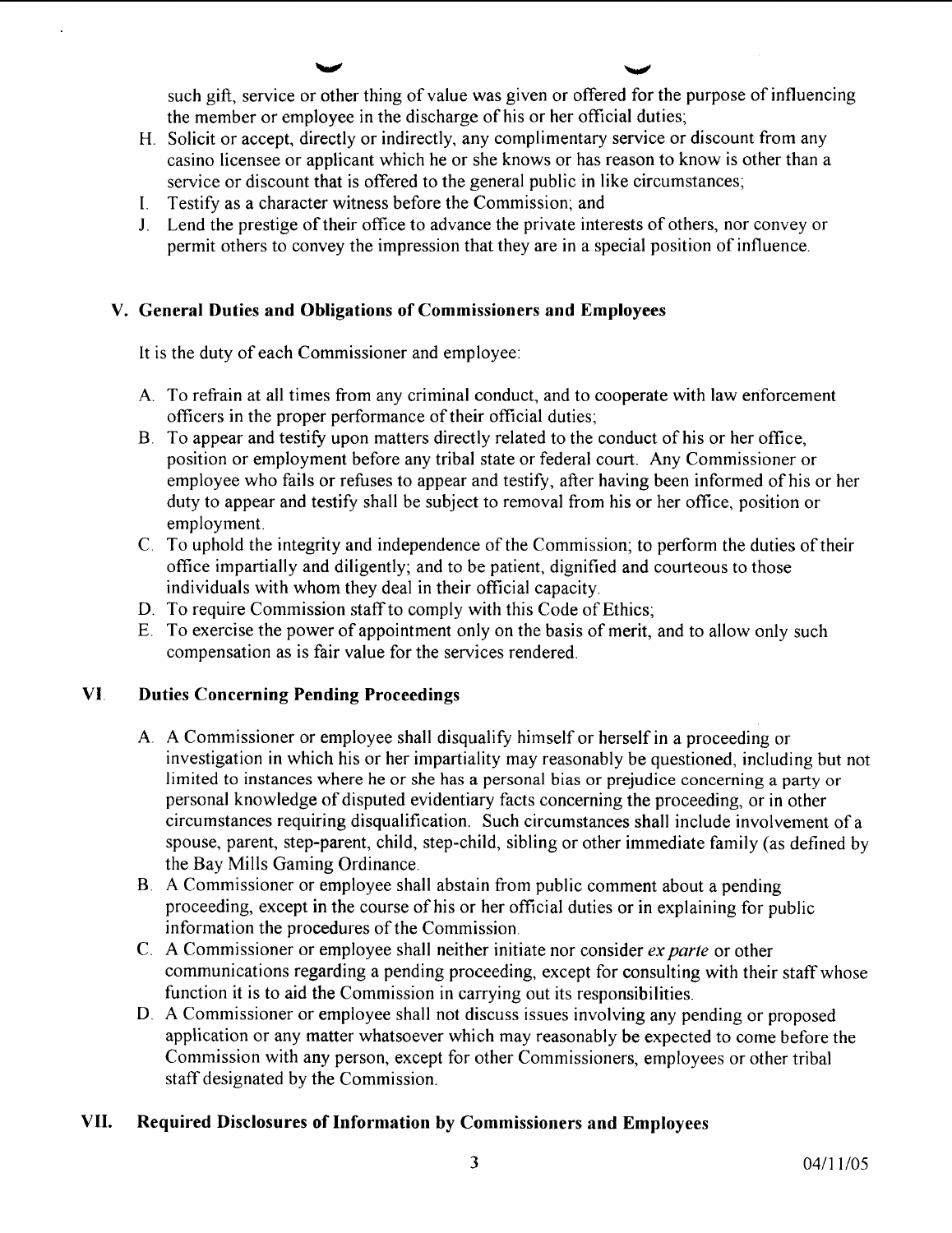- A. Each Commissioner and employee shall disclose, in writing, the following information to the Commission upon commencement of membership or employment, within five (5) days of the date when he or she becomes aware of any required information not previously reported and annually no later than January 3 1 of each year during the course of appointment or employment:
	- 1. Any spouse, parent, step-parent, child, step-child, sibling or other immediate family (as defined by Bay Mills Gaming Ordinance) who holds or has filed an application for any license issued by the Commission;
	- 2. Any spouse, parent, step-parent, child, step-child, sibling or other immediate family (as defined by Bay Mills Gaming Ordinance) who is employed by a casino licensee or applicant
	- **3.** Any spouse, parent, step-parent, child, sibling or other immediate family (as defined by Bay Mills Gaming Ordinance) who holds a financial interest in a casino licensee or applicant;
	- 4. Employment, retainers, contracts and all other business engagements
	- 5. Filing of any criminal charges against the Commissioner or employee.
- B. The failure to file the above-required disclosures, or the filing of a willfully false disclosure, is grounds for termination of employment or removal.

#### **VIII. Post-employment Restrictions**

Commission employees having access to the surveillance room of a licensed facility are prohibited from employment within that licensed facility, for a period of one year following termination of employment with the Commission, unless approval is granted by the Commission for the proposed employment with a gaming facility.

### **LX. Relationship of Commissioners and Employees with Relatives Engaged in Activities Subject to Commission Oversight**

- A. The following restrictions **apply** to Commissioners;
	- 1. No spouse, parent, step-parent, child, step-child, sibling or other immediate family (as defined by Bay Mills Gaming Ordinance) of a Commissioner shall be licensed as a key employee for employment by a casino licensee or applicant unless such member requests a waiver of this prohibition from the Executive Council prior to licensing. Such written request shall contain the following information:
		- a) The relationship between the member and the prospective licensee; and
		- b) The prospective employer, employment location and job title.
	- 2. The Executive Council may grant, with or without special conditions, or deny the application after considering the following, without limitation:
		- a) The impact of the applicant on the effective discharge of the member's duties; and
		- b) The impact of the applicant on the reasonable public expectation of the Commissioner's independence and objectivity.